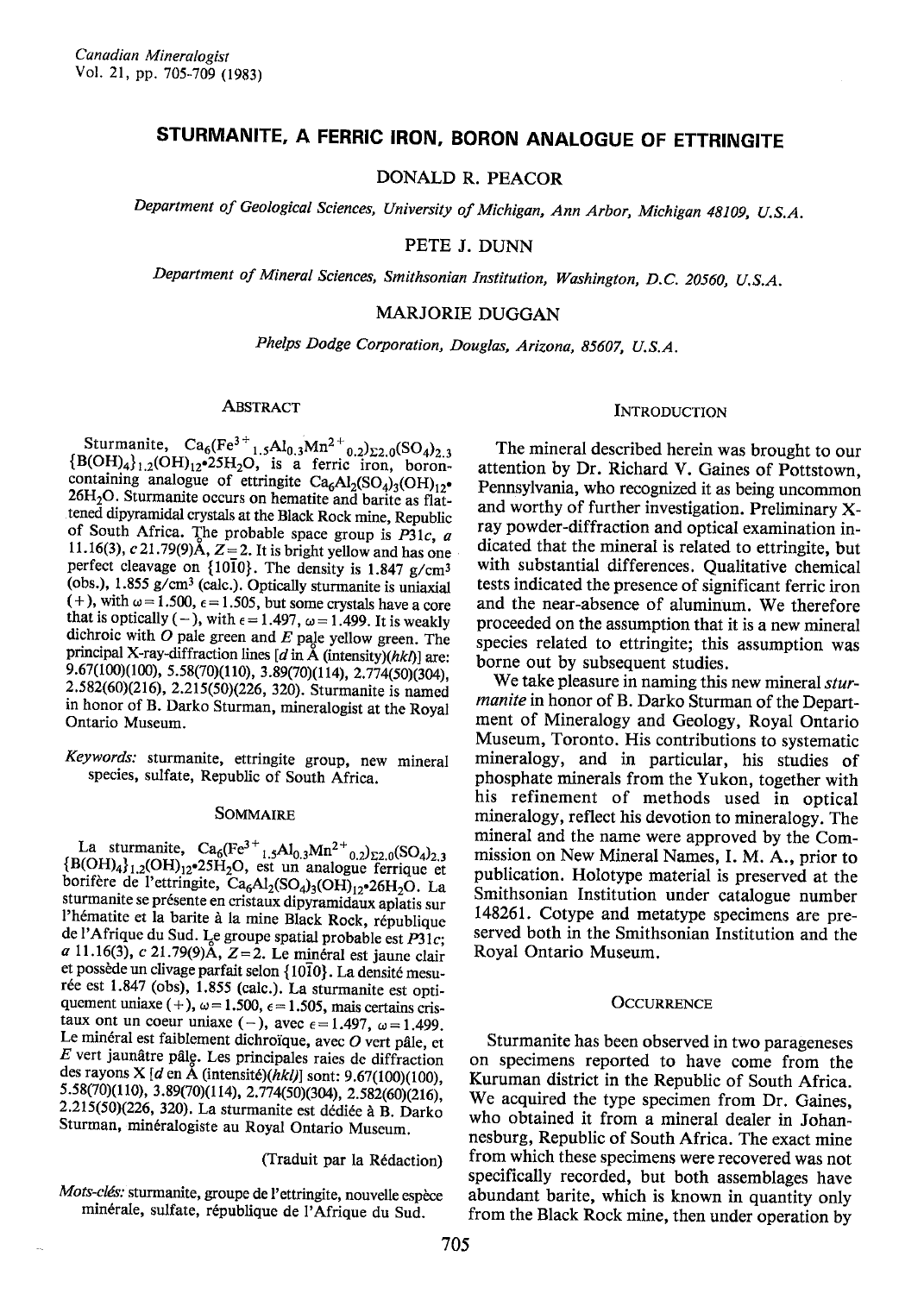

FIG. 1. Scanning electron photomicrograph of a sturmanite crystal (80x).



FIc. 2. Clinographic projection of a sturmanite crystal. The dominant form is  $\{10\overline{1}4\}$ , and the less prominent form is  $\{11\overline{2}4\}$ .

Associated Manganese Mines of South Africa, Ltd. Details of the mineralogy of the mines in the Kalahari manganese field have been summarized by Wilson & Dunn (1978), who provided abundant references to the geology of the area.

The holotype specimen consists of yellow euhedral sturmanite crystals encrusting black, opaque hematite ore. Barite is abundant as inclusions in the sturmanite crystals; sturmanite with especially abundant barite inclusions is turbid. Most observed material is transparent.

We obtained additional specimens through the

courtesy of Dr. E. A. J. Burke of the Vrije University in Amsterdam, The Netherlands; a collector had obtained these in the Republic of South Africa. On these specimens, sturmanite crystals of identical habit to those on the holotype specimen encrust druse barite which, in turn, encrusts massive hematite. Barite is also found as inclusions in these specimens of sturmanite. Also acquired from Dr. Burke are brown opaque pseudomorphs after sturmanite. These are composed predominantly of gypsum, with remnant sturmanite inferred to be present from weak X-ray-diffraction lines attributable to an ettringitegroup mineral. These pseudomorphous crystals encrust massive barite and mimic sturmanite morphologically in all but one detail, the absence of the smaller dipyramid. On all observed specimens, sturmanite is the last phase to form.

# MoRPHoLocICAL. PHYSIcAL, AND OPTICAL DESCRIPTION

Sturmanite occurs as hexagonal dipyramidal crystals, tabular on {0001}, with a width-to-height ratio of approximately 3:1. Figure I is a SEM photomicrograph of a typical sturmanite crystal, and Figure 2 is a projection of an idealized crystal. The crystals are composed of dipyramids; the dominant one is  $\{10\overline{1}4\}$ , and  $\{11\overline{2}4\}$  is present as small truncations. Both forms have equivalent vitreous luster,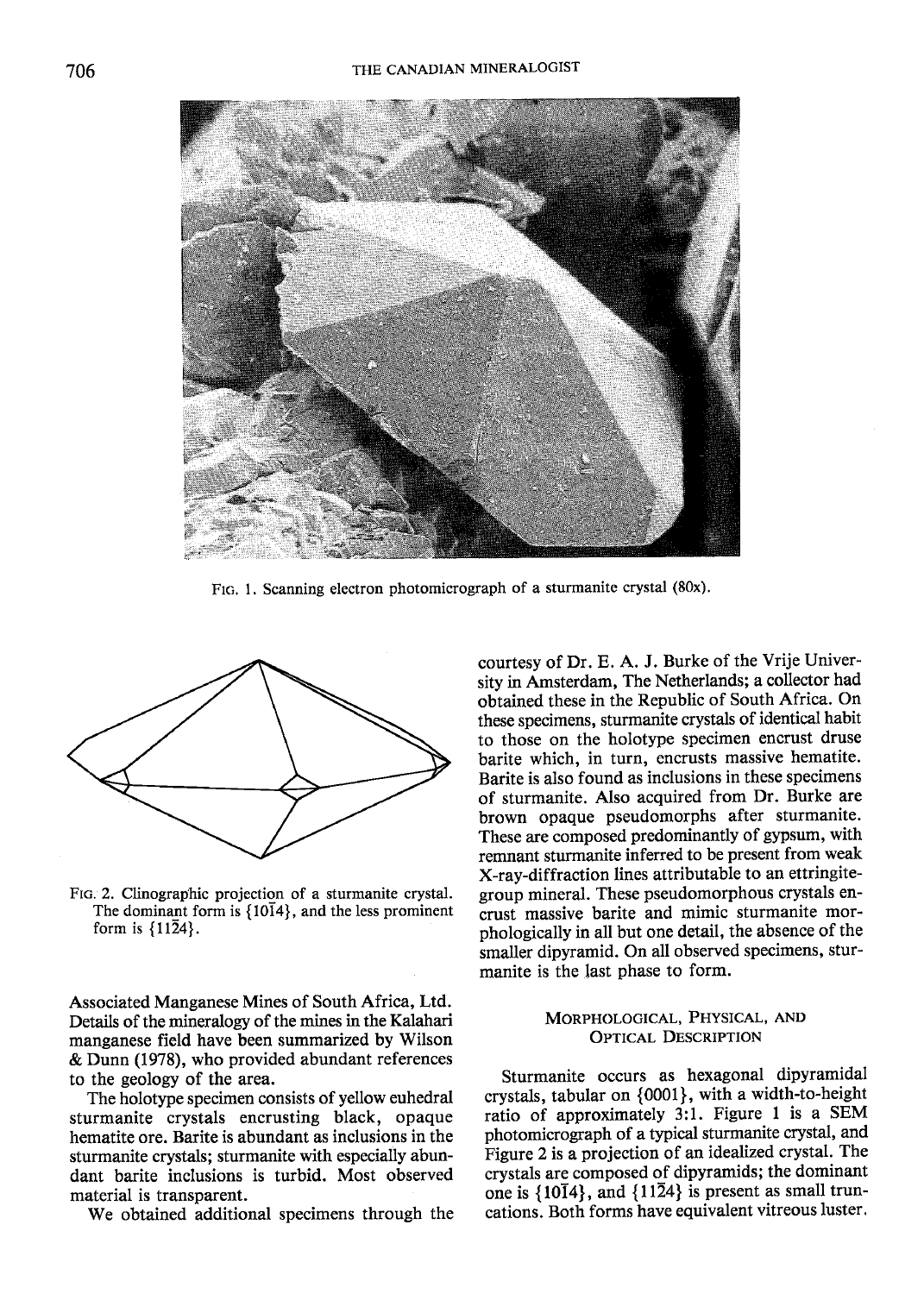There is no epitaxy with associated minerals. Sturmanite does exhibit parallel growth, with successive individuals stacked parallel to {0001}. Maximum observed size of the crystals is 2.0 mm. All specimens seen consist of euhedral crystals.

Sturmanite has one perfect cleavage, parallel to { 1010} and easily produced. Sturmanite is exceeding-Iy brittle. The streak is light yellow. The luster is vitreous on cleavage surfaces and vitreous to slightly greasy on fracture surfaces. The Mohs hardness is approximately 2½. The density, measured with heavy liquids and pycnometer, is  $1.847$  g/cm<sup>3</sup>, compared with the calculated value of 1.855 g/cm<sup>3</sup>, determined using the formula with 25H,O and unitcell parameters. Sturmanite does not fluoresce in radiation, and there is no cathodoluminescence under excitation by the electron-microprobe beam.

Sturmanite is bright yellow in fresh unaltered material. Optically, sturmanite is uniaxial  $(+)$ , with indices of refraction  $\omega$  1.500 and  $\epsilon$  1.505. It is weakly dichroic with  $O$  pale green and  $E$  pale yellowish green; absorption  $E > 0$ . Some sturmanite crystals are optically zoned; a uniaxial  $(-)$  core has indices of refraction  $\omega$  1.499 and  $\epsilon$  1.497. Absorption and dichroism in these sectors are similar to those of the optically positive material. Calculation of the Gladstone-Dale relationship using the constants of Mandarino (1976) yields a value  $K_C$  of 0.275 for the chemical composition, compared with a value  $K_p$  of 0.272 for physical properties. These provide excellent agreement using the compatibility relationship proposed by Mandarino (1979).

# X-RAY CRYSTALLOGRAPHY

Single crystals studied using Weissenberg and precession techniques show that sturmanite is hexagonal,  $a$  11.16(3),  $c$  21.79(9) Å. These final parameters were obtained by least-squares refinement of powder-diffraction data obtained from a I 14.6-mm-diameter Gandolfi-camera photograph of a polycrystalline specimen with Si as an internal standard, and CuK $\alpha$  X radiation. The powder data are listed in Table l.

The diffraction data are similar to those of members of the ettringite group. In particular, there is a very pronounced subcell having parameters  $A = a$  and  $C = c/2$ ; *i.e.*, all reflections having  $l = 2n + 1$  are very weak. Extinctions are present for reflections *hhl*,  $l = 2n + 1$ , as consistent with a glide plane. As all reflections having  $l = 2n + 1$  are extremely weak (most are not observable even on photographs obtained with long exposures), the assignment of the glide plane is more problematical than is the usual case. Moore & Taylor (1970) determined the crystal structure of ettringite and concluded that the true space-group is P3lc. They noted that

| hk 1                                      | $d$ (calc.)                                        | d(obs.)                                            | $I/I_0$                                                |
|-------------------------------------------|----------------------------------------------------|----------------------------------------------------|--------------------------------------------------------|
| 100<br>110<br>112<br>104<br>114           | 9.66<br>5.58<br>4.97<br>4.75<br>3.90               | 9.67<br>5.58<br>4.97<br>4.75<br>3.89               | 100<br>70<br>15<br>20<br>70                            |
| 204<br>212<br>300<br>304<br>008           | 3.615<br>3.463<br>3.222<br>2.773<br>2.724          | 3,612<br>3.447<br>3.223<br>2.774<br>2.725          | 20<br>20<br>20<br>50<br>1                              |
| 216<br>224<br>314<br>226<br>320           | 2.575<br>2.483<br>2.405<br>2.212<br>2.217          | 2.582<br>2.485<br>2.404<br>2.215                   | 60<br>5<br>15<br>50                                    |
| 316<br>410<br>324<br>334<br>424<br>1.1.12 | 2.157<br>2.109<br>2.054<br>1,760<br>1.732<br>1.727 | 2.161<br>2.110<br>2.053<br>1.759<br>1.732          | 40<br>5<br>$\begin{array}{c} 10 \\ 2 \\ 5 \end{array}$ |
| 418<br>600                                | 1.668<br>1.611                                     | 1.668<br>1.612<br>1.578<br>1.526<br>1.301<br>1.261 | 15<br>52521                                            |

TABLE 1. X-RAY POWDER-DIFFRACTION DATA FOR

ettringite commonly shows diffraction relations consistent with space group  $P6<sub>1</sub>/mmc$ , but that this is caused by either twinning or disorder. As our observations for sturmanite are compatible with space group  $P6_3/mmc$  (and  $P\overline{6}2c$  or  $P6_3mc$ ), and because sturmanite is isostructural with ettringite, we conclude that the probable space-group for sturmanite is P31c; crystals are either twinned or disordered to produce the apparent higher symmetry, by analogy with ettringite.

### CHEMISTRY

An emission-spectrograph analysis of sturmanite by D. C. arc showed very strong lines of calcium, strontium and barium, strong lines of boron and aluminum, and lines of moderate intensity for iron, manganese and silicon. Qualitative electronmicroprobe scans also showed significant Ca, Fe and S, with minor amounts of Al and Mn. Fluorine and phosphorus were found to be present in amounts less than  $0.1$  and  $1.0$  wt. $%$ , respectively.

Sturmanite is readily soluble in cold 3N hydrochloric acid with the evolution of  $CO<sub>2</sub>$ , resulting in an insoluble residue of  $25$  wt. $\%$ , which was subsequently identified as barite. No significant barium or strontium was found in the soluble fraction. Optical examination also revealed, in addition to barite, the presence of fluid inclusions contain-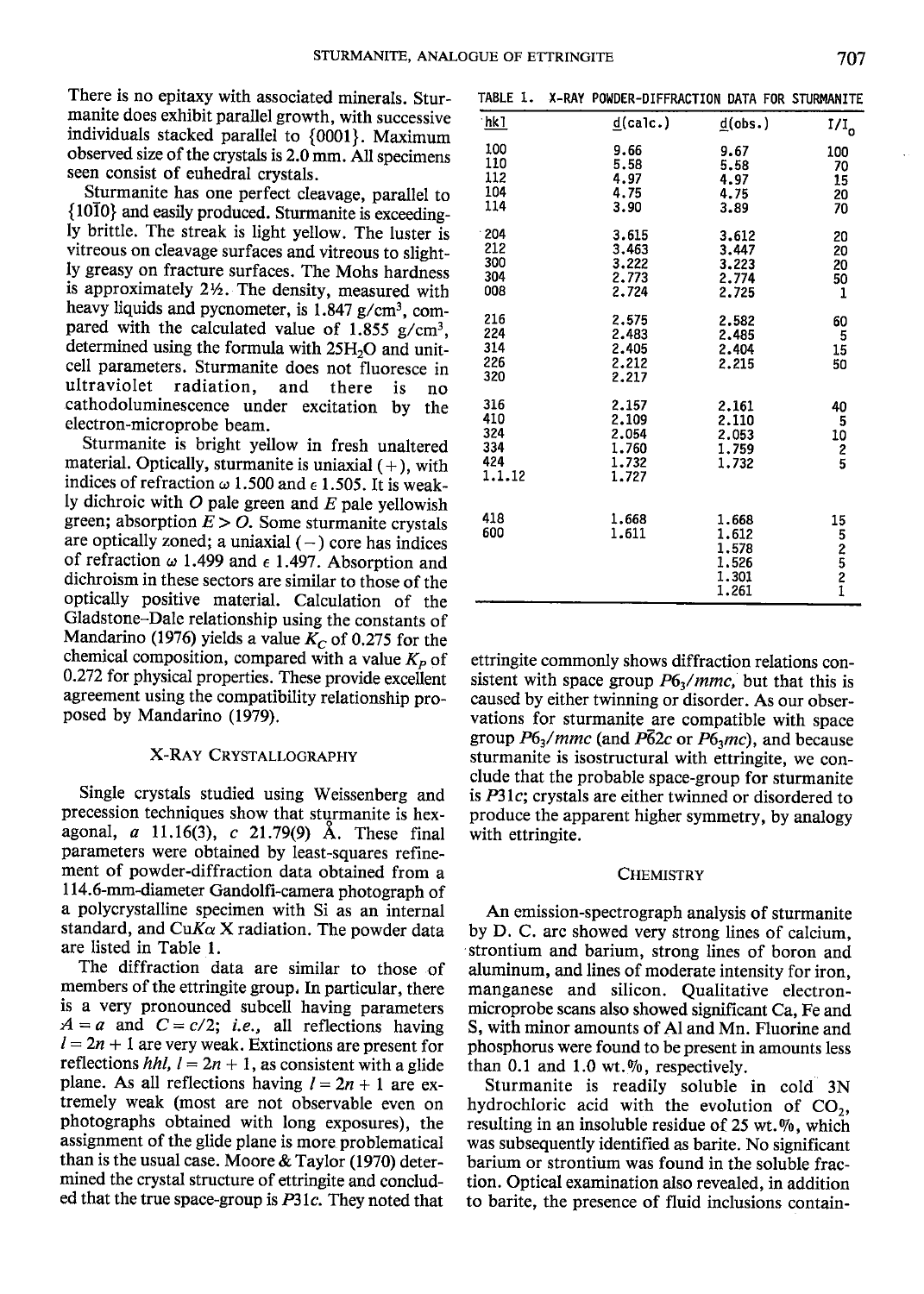|                                | ı.   | <u>2.</u> | з.               | 4.                | 5.                                                                                                                                                                                                                     | 6.   | 7.   | 8.    |
|--------------------------------|------|-----------|------------------|-------------------|------------------------------------------------------------------------------------------------------------------------------------------------------------------------------------------------------------------------|------|------|-------|
| CaO                            | 24.8 | 22.5      |                  |                   | 24.4                                                                                                                                                                                                                   | 25.6 |      | 25.62 |
| Fe <sub>2</sub> O <sub>3</sub> | 8.09 | 7.45      | 7.22             | 7.18              | 7.62                                                                                                                                                                                                                   | 8.84 |      | 9.11  |
| MnO                            | 0.90 | 0.87      |                  |                   |                                                                                                                                                                                                                        | 1.30 |      | 1.16  |
| 0 <sub>2</sub> م1              | 1.0  | 0.8       |                  |                   |                                                                                                                                                                                                                        | 1.13 |      | 1.08  |
| 50,                            |      |           |                  | 13.7<br>$(16.9)*$ | 12.2<br>$(14.2)*$                                                                                                                                                                                                      |      |      | 14.02 |
| $B_2O_3$                       |      |           | 2.82<br>$(3.5)*$ | 2.6<br>$(3.2)*$   |                                                                                                                                                                                                                        |      |      | 3.18  |
| ዘ <sub>2</sub> 0               |      |           |                  |                   |                                                                                                                                                                                                                        |      | 46.7 | 45.83 |
| ı.                             |      |           |                  |                   | 1974 µg (impure), includes soluble BaSO <sub>4</sub> and soluble CaCO <sub>3</sub> and liquid inclusions.<br>4250 us (impure), includes soluble BaSO <sub>4</sub> and soluble CaCO <sub>3</sub> and liquid inclusions. |      |      |       |

TABLE 2. CHEMICAL ANALYTICAL DATA FOR STURMANITE

4360 µg (impure), includes soluble BaSO<sub>4</sub> and soluble CaCO<sub>3</sub> and liquid inclusions.<br>2005 µg (impure), includes soluble BaSO<sub>4</sub> and soluble CaCO<sub>3</sub> and liquid inclusions.<br>3980 µg (impure), includes soluble BaSO<sub>4</sub> and so 4. 5. 5045 Mg solution pure material.<br>
142 Mg optically pure material.<br>
229 Mg optically pure material. Penfield method,<br>
Theoretical composition for Ca<sub>6.0</sub>(Fe<sup>3</sup>1.5<sup>A1</sup>0.3<sup>Mn-3</sup>0.2)(SO<sub>4</sub>)<sub>2.3</sub>{B(OH)<sub>4</sub>}<sub>1.2</sub>  $6.$ 

 $(OH)_{12.0}$  · 25.0 H<sub>2</sub>0.

\*Values in parentheses are normalized on the basis of precise Fe<sup>3+</sup> determinations.

ing radial, fibrous aluminum sulfate. Calcite was also a solid contaminant. Optically pure material did not evolve  $CO<sub>2</sub>$  when dissolved in acid, indicating that the  $CO<sub>2</sub>$  can be ascribed to calcite.

The chemical analysis of cations was done by atomic-absorption spectroscopy with a precision of  $\pm$  2% of the amount present. Sulfate was determined indirectly using amino perimidine; the precision was  $\pm 10\%$  of the amount present. Boron was determined spectrophotometrically using carminic acid. The precision of the boron analysis is approximately  $\pm$  5% of the amount present. Water was determined using the Penfield method.

The fact that most of the chemical analyses were carried out with impure material caused some difficulty. Accordingly, 142 micrograms of optically pure material were analyzed for iron, calcium, manganese and aluminum. Water was determined on another 229 micrograms of optically pure material. Because of the limited availability of pure material, all other analyses were performed on material with some impurities as described above. Sulfur and boron results provide problems inasmuch as both elements might be present in the fluid inclusions. Because of the scarcity of crystals that lack fluid inclusions, we cannot give more accurate analytical data at this time. The values for Ca in columns 1 through 5 (Table 2) are high owing to soluble inclusions of calcite. Measured  $SO_3$  and  $B_2O_3$ values in columns 3, 4 and 5 (Table 2) are "as determined" values, coupled (in parentheses) with values corrected by normalization, based on the  $Fe<sub>2</sub>O<sub>3</sub>$ values of 8.84% by weight, obtained on optically pure material. Because these S and B values are subject to a greater standard error than the values obtained for other elements, interpretation of these data is tentative pending a crystal-structure determination. The paucity of material precluded determinations of the oxidation state of Mn. Although the presence of  $Fe<sup>3+</sup>$  and Al suggests that the Mn might be present as  $Mn^{3+}$ , the absence of the typical color absorption of Mn<sup>3+</sup> and the effects of Jahn-Teller distortions suggest that  $Mn^{3+}$  is not present. Inasmuch as jouravskite, an isostructural phase, has Mn<sup>4+</sup> reported, manganese in this oxidation state might be a possibility in sturmanite, but that is speculative. We have tentatively assigned the Mn to  $Mn^{2+}$ .

#### **DISCUSSION**

The data for sturmanite indicate that it is a member of the ettringite group, which includes, for example, ettringite  $Ca<sub>6</sub>Al<sub>2</sub>(SO<sub>4</sub>)<sub>3</sub>(OH)<sub>12</sub>•26H<sub>2</sub>O$  and bentorite  $Ca_6(Cr, Al)_2(SO_4)_3(OH)_{12}$ . 26H<sub>2</sub>O. The latter was recently discovered in the "Mottled Zone" in Israel (Gross 1980).

Taylor (1973) reviewed the crystal chemistry of the ettringite group. He noted that the structure consists of columns (parallel to  $c$ ) of Al octahedrally coordinated by hydroxyl ions, alternating with groups of 3 Ca ions co-ordinated by four hydroxyl and four  $H<sub>2</sub>O$ . These columns have the composition  $Ca<sub>6</sub>{Al(OH)<sub>6</sub>}$ , 24H<sub>2</sub>O. The eight-co-ordinated Ca may be replaced by ions such as Pb<sup>2+</sup>, and octahedrally co-ordinated Al replaced by Fe, Mn, etc. Channels between the columns are occupied by anionic groups such as  $(SO<sub>4</sub>)^{2-}$  and  $(CO<sub>3</sub>)^{2-}$  or by 2H<sub>2</sub>O. There are four anion-sites per 6 Ca. These may be occupied by combinations of various anionic groups or  $H_2O$  that must sum to four (or less) per 6 eight-fold co-ordinated ions such as Ca. The repeat distance along a column is  $C = c/2$ , the prominent